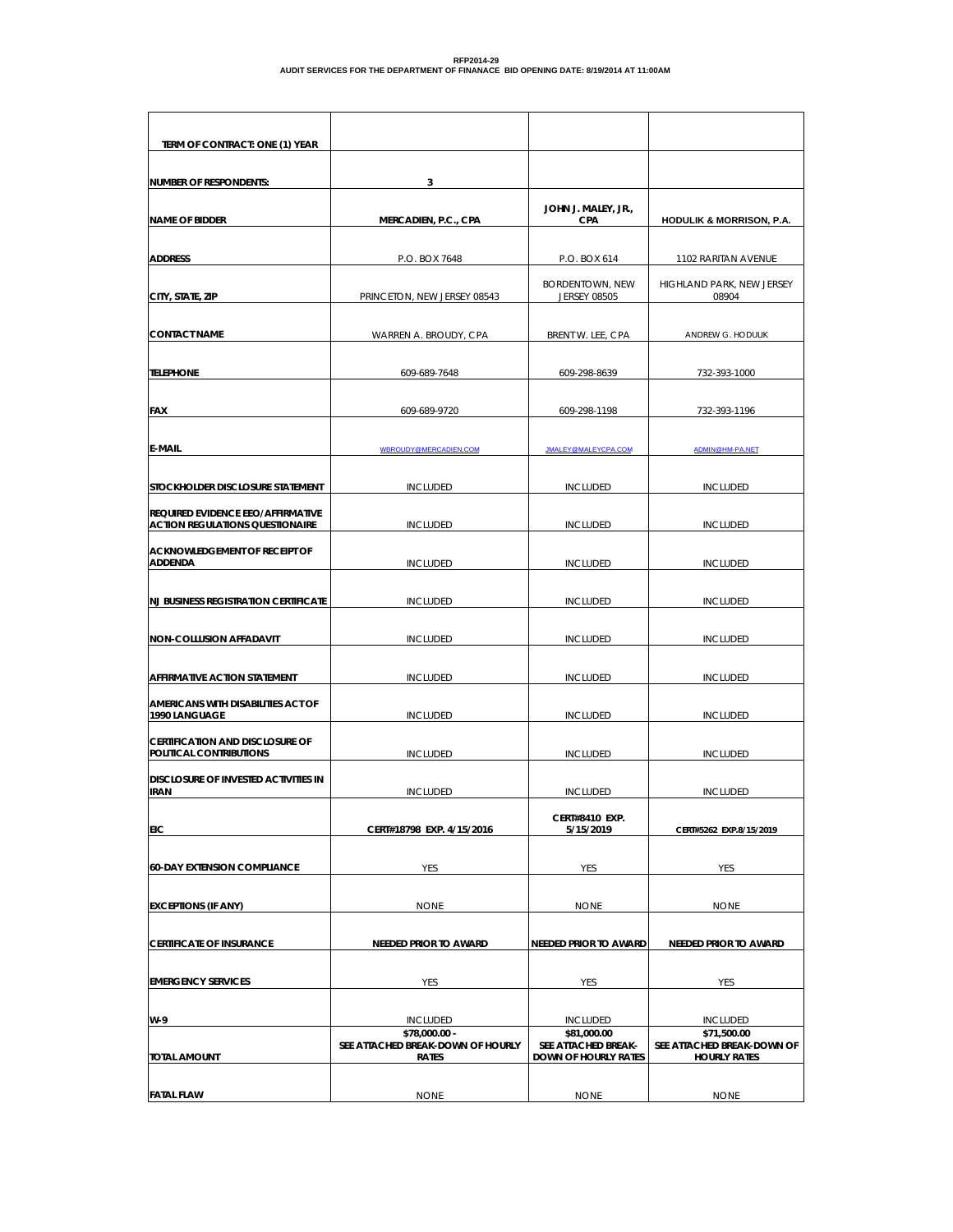## **Independence**

Mercadien P.C. adheres to all independence rules and interpretations of the American Institute of Certified Public Accountants, the Securities and Exchange Commission, banking regulatory bodies, the Department of Labor, and other major authoritative bodies. In addition, the firm has developed the following restrictions:

- Professional personnel may not accept gifts or discounts from any clients of the firm.  $\bullet$
- Business relationships are prohibited with audit clients and their employees, directors and principal stockholders.
- Senior professionals may not serve client organizations as directors, trustees, or officers  $\bullet$ except if they are civic, religious, or charitable organizations.

It is Mercadien P.C.'s policy that all principals and members of the management group must adhere to the above restrictions. In addition, all professional staff participating in a portion of an engagement must adhere to these restrictions.

Specifically, Mercadien is independent of the City of Trenton as defined by generally accepted governmental auditing standards, "Yellow Book." Our relationship has only been to provide audit services. Since no other professional services were provided, a conflict of interest does not exist as it relates to this rfp/contract. In addition, should the firm enter in any professional relationship with the City during the period of this engagement we will provide timely written notice.

# **Cost Proposal**

| <b>Financial Statement and MOU Audit</b> |         |   |         |                               |                   |          |
|------------------------------------------|---------|---|---------|-------------------------------|-------------------|----------|
|                                          | Partner |   | Manager | Senior                        | Staff             | Total    |
| Hours                                    | 22      |   | 64      | 170                           | 260               | 516      |
| Rates                                    | 400     | S | 280     | 190                           | 125               |          |
| Sub-total                                | 8,800   |   | 17,920  | \$32,300                      | \$32,500          | 91,520   |
|                                          |         |   |         |                               | Courtesy Discount | (32,170) |
|                                          |         |   |         | Financial Statement Audit Fee |                   | 59,350   |

### **State and Federal Single Audit**

|           | Partner |    | Manager                            | Senior   | Staff             | Total     |
|-----------|---------|----|------------------------------------|----------|-------------------|-----------|
| Hours     | 16      |    | 32                                 | 60       | 100               | 208       |
| Rates     | 400     | \$ | 280                                | 190      | 125               |           |
| Sub-total | 6,400   | S  | 8,960                              | \$11,400 | \$12,500          | 39,260    |
|           |         |    |                                    |          | Courtesy Discount | (20, 610) |
|           |         |    | State and Federal Single Audit Fee |          |                   | 18,650    |
|           |         |    |                                    |          |                   |           |

Total Fee Not to Exceed \$ 78,000

Mercadien has a history of meeting client's statutory deadlines and a proven track record of providing services within budgeted costs.

Mercadien

21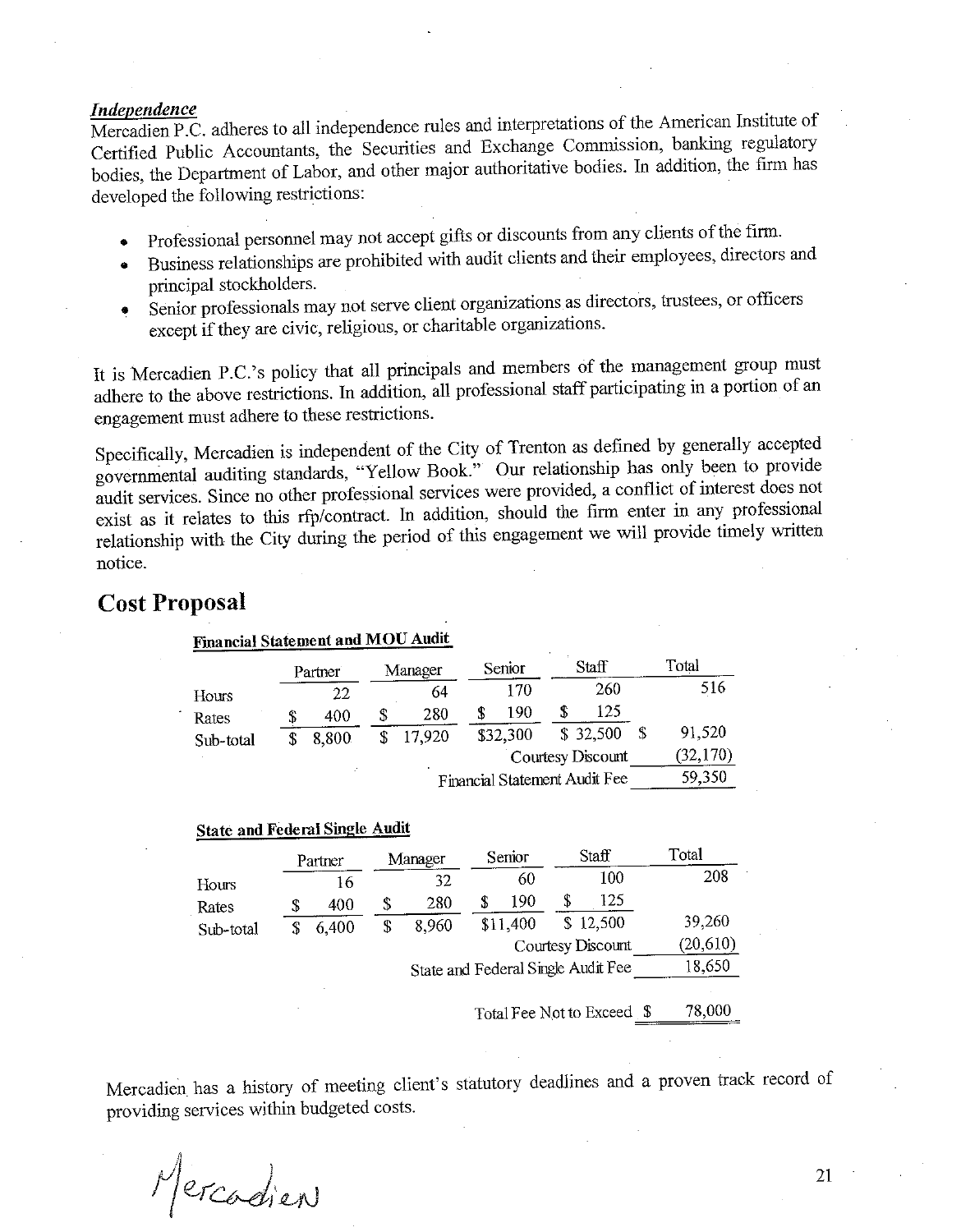## **SECTION F - BASIS AND FEES FOR CHARGES**

My fee for services discussed in Section B - Scope of Services, to audit the financial statements for year ended June 30, 2014 will be \$81,000 as detailed below.

Additional accounting services requested by you will be billed as completed based on my standard hourly rates as follows:

| Principal | \$175.00/hour |
|-----------|---------------|
| Manager   | 165.00/hour   |
| Senior    | 125.00/hour   |
| Staff     | 90.00/hour    |

**Financial Statement Audit** 

|           |             | Approximate  | Extended |
|-----------|-------------|--------------|----------|
|           | Hourly Rate | <b>Hours</b> | Amount   |
| Principal | \$175.00    | 90           | \$15,750 |
| Manager   | 165.00      | 130          | 21.400   |
| Senior    | 125.00      | 134          | 16,750   |
| Staff     | 90.00       | 140          | 12,600   |
|           |             |              |          |

Total \$66,500

**State and Federal Single Audit** 

|                                        |                    | Approximate | Extended                |
|----------------------------------------|--------------------|-------------|-------------------------|
|                                        | <b>Hourly Rate</b> | Hours       | Amount                  |
| Principal                              | \$175.00           | 10          | 1,750<br>\$             |
| Manager                                | 165.00             | 20          | 3,300                   |
| Senior                                 | 125.00             | 35          | 4.350                   |
| Staff                                  | 90.00              | 40          | 3,600                   |
| Out of Pocket Expenses (not to exceed) |                    | Total       | \$13,000<br>1,500<br>\$ |
|                                        |                    | Total       | 81,000                  |

Schedules and work to be included in any official statements in connection with the issuance of debt will be addressed under separate engagement to be negotiated prior to the commencement of work.

Vouchers and invoices may be submitted periodically for services performed. Such billing shall be due when submitted.

Direct charges include disbursements that are actual expenses incurred in connection with the position of Auditor to be reimbursed for:

- a. Outside printing, reproduction, binding, collating and other graphic service
- b. Messenger service, travel, postage and handling or reports and other items.
- c. Total out of pocket expenses will not exceed \$1,500.

John J. Maley